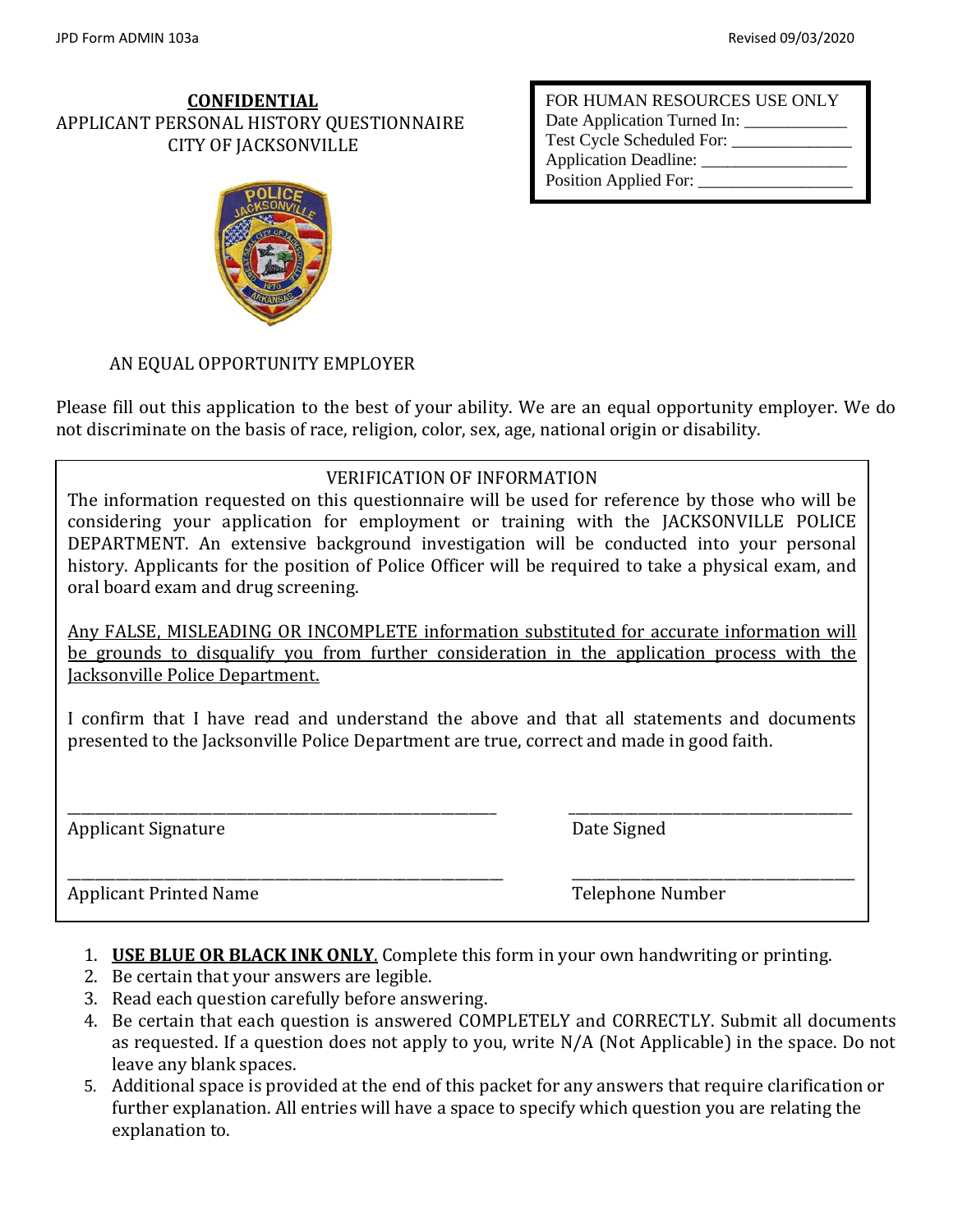## **JACKSONVILLE POLICE DEPARTMENT INSTRUCTIONS & NOTICES FOR JPD APPLICATION PACKET**

Please read the following, making sure to follow *ALL* instructions completely. Failure to provide requested documents or to follow these instructions may disqualify you from completing the background. Do not omit, falsify, or misrepresent the truth on any required or requested forms, and documents. All forms should be complete and thorough, and in your own handwriting, using blue or black ink on forms.

**REQUIRED DOCUMENTS:** (Bring originals with application and copies will be made at the police department)

 $\Box$  College Diploma (if applicable)

- □ Police Academy Certificate/Training Certificates (if applicable)
- DD214 (Long Form) Military Discharge (if applicable)
	- Driver's License

Prior military applicants must complete the online request pertaining to military records by going to [https://www.archives.gov/veterans/military-service-records/index.html.](https://www.archives.gov/veterans/military-service-records/index.html) Request the UNDELETED records. Place the name and address of the person it should be mailed to as listed below\*. Print off the signature pages and bring in the signed signature page with your completed application. This only applies if you don't already have a copy of your DD214 or service records available.

If you cannot provide a copy of any of these documents, you must write a Letter of Excuse pertaining to each document missing, explaining the circumstances and the name, address, and phone number of person(s) who can be contacted to follow up on each document. Also, an approximated time frame for when the document will be available, if at all.

This department will only consider Police Officer applicants who score 65% and above on the Civil Service Commission's Police Entry Level Examination.

The department may contact you at times to clarify information, or ask additional questions to help in the decision making process; therefore, if you change address, phone numbers, or employment status, these must be reported immediately to the background investigator.

\*Send requested documents from above to the Jacksonville Police Department, Attn: Office of Professional Standards, 1400 Marshall Road, Jacksonville, AR 72076. Phone 501-982-3191, Fax 501-982-3020

I have read this form and understand what has been requested, and what is required to be considered for a preemployment background investigation by the Jacksonville Police Department.

| <b>Applicant Signature:</b> |  |  |  |
|-----------------------------|--|--|--|
| <b>Printed Name:</b>        |  |  |  |
| $\sim$ $\sim$               |  |  |  |

**Date: \_\_\_\_\_\_\_\_\_\_/\_\_\_\_\_\_\_\_\_\_/\_\_\_\_\_\_\_\_\_\_\_\_\_\_\_**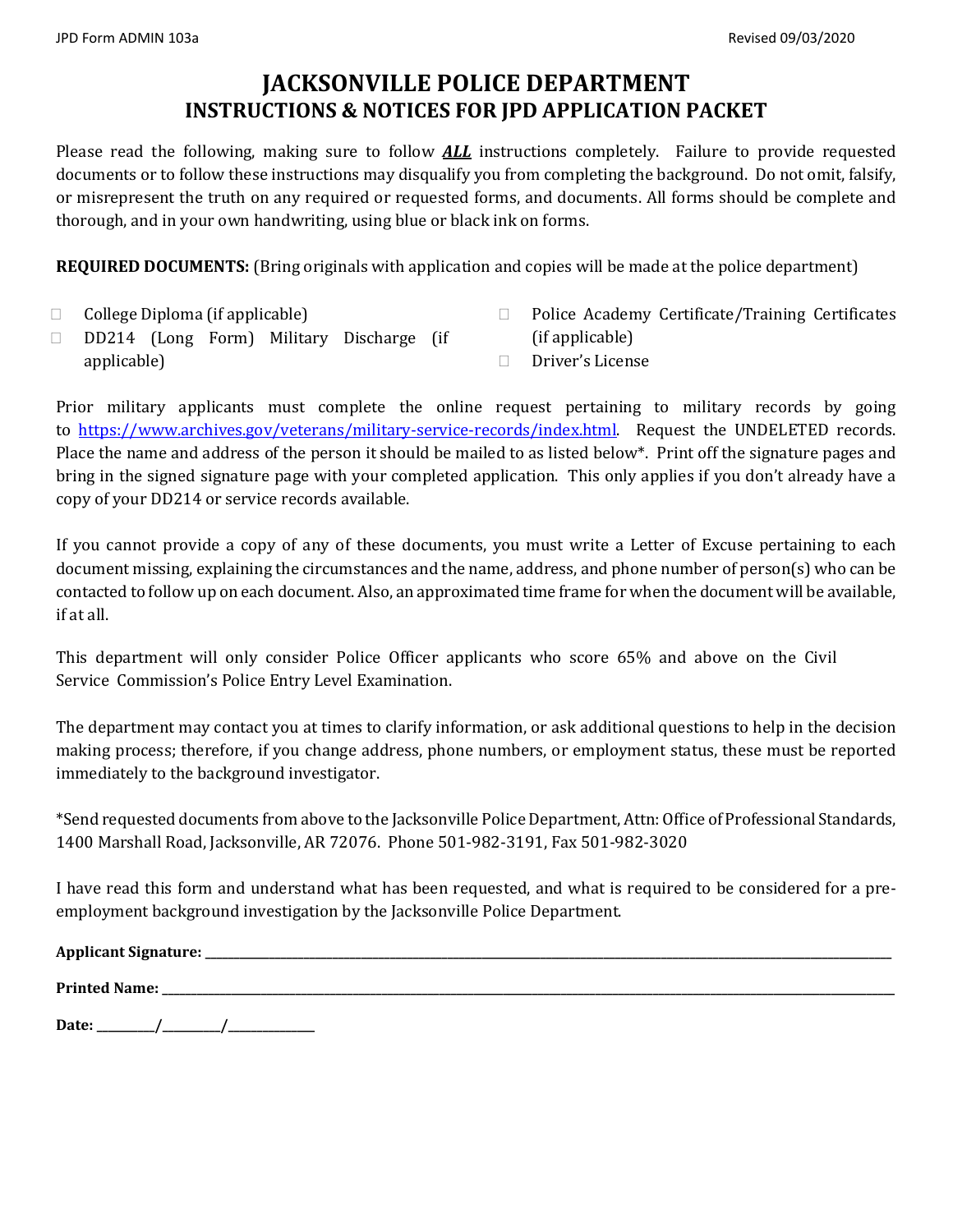

### #1 Municipal Dr. Jacksonville, Arkansas 72076 (501)982-4671 FAX (501)982-4670

We consider application for all positions without regard to race, color, religion, creed, gender, national origin, age, disability, marital or veteran status, or any other legally protected status.

| <b>Previous Names Used</b>                                                                                                                                           | Last Name                             |      | First               |                                  | Middle     |           |
|----------------------------------------------------------------------------------------------------------------------------------------------------------------------|---------------------------------------|------|---------------------|----------------------------------|------------|-----------|
| Address                                                                                                                                                              |                                       | City | <b>State</b>        | Zip                              |            |           |
| If not a resident at current residence for 2 years, give previous address and phone number:                                                                          |                                       |      |                     |                                  |            |           |
| Home Number                                                                                                                                                          | Cell                                  | Work |                     | Email                            |            |           |
| Drivers License # and State                                                                                                                                          | How did you hear about this position? |      | $\bullet$ Full-Time | Type of employment?<br>Part-Time |            | Seasonal  |
| Position Applied For:                                                                                                                                                |                                       |      |                     | Date:                            |            |           |
| Have you ever been convicted of a felony? (A past criminal history does not necessarily disqualify an applicant from employment.)<br>$\bigcirc$ YES<br>$\bigcirc$ NO |                                       |      |                     |                                  |            |           |
| If yes, describe fully:                                                                                                                                              |                                       |      |                     |                                  |            |           |
| Available for work: \[\starsquare 1}                                                                                                                                 |                                       |      |                     | Desired salary: \$               |            |           |
| Are you legally eligible for employment in the U.S.?<br>**If offered employment, you will be required to provide documentation to verify eligibility.                |                                       |      |                     |                                  | YES        | <b>NO</b> |
| Have you ever been employed with the City of Jacksonville before?                                                                                                    |                                       |      |                     |                                  | <b>YES</b> |           |

|                                                                                                                                                                                                                                                                                                                    |                              | Relation: ______________                                                                                      |                |               |
|--------------------------------------------------------------------------------------------------------------------------------------------------------------------------------------------------------------------------------------------------------------------------------------------------------------------|------------------------------|---------------------------------------------------------------------------------------------------------------|----------------|---------------|
|                                                                                                                                                                                                                                                                                                                    |                              | Home: Cell: Cell: Cell: Cell: Cell: Cell: Cell: Cell: Cell: Cell: Cell: Cell: Cell: Cell: Cell: Cell: Cell: C |                |               |
| In case of an emergency, who should we contact?                                                                                                                                                                                                                                                                    |                              |                                                                                                               |                |               |
| May we contact your present employer:                                                                                                                                                                                                                                                                              |                              |                                                                                                               | O YES ONO      |               |
| Are you currently employed?                                                                                                                                                                                                                                                                                        |                              |                                                                                                               | <b>YES</b>     | $O_{NO}$      |
|                                                                                                                                                                                                                                                                                                                    |                              |                                                                                                               |                |               |
| Do you have any friends or relatives who work for the City of Jacksonville?                                                                                                                                                                                                                                        |                              |                                                                                                               | $\bigcirc$ YES | $\bigcirc$ NO |
| Are you at least 20 1/2 years of age? (Police and Fire only)                                                                                                                                                                                                                                                       | $\odot$ YES<br>$\bigcirc$ NO |                                                                                                               |                |               |
| Are you at least 16 years of age?                                                                                                                                                                                                                                                                                  |                              |                                                                                                               | $\bigcirc$ YES | $O_{NQ}$      |
| If so, when? $\frac{1}{2}$ $\frac{1}{2}$ $\frac{1}{2}$ $\frac{1}{2}$ $\frac{1}{2}$ $\frac{1}{2}$ $\frac{1}{2}$ $\frac{1}{2}$ $\frac{1}{2}$ $\frac{1}{2}$ $\frac{1}{2}$ $\frac{1}{2}$ $\frac{1}{2}$ $\frac{1}{2}$ $\frac{1}{2}$ $\frac{1}{2}$ $\frac{1}{2}$ $\frac{1}{2}$ $\frac{1}{2}$ $\frac{1}{2}$ $\frac{1}{2}$ |                              |                                                                                                               |                |               |
| <b>I ROVE YOU EVEL DEELL EITIDIOVED WILLI LITE CITY OF JACKSOFTVINE DEIOTE!</b>                                                                                                                                                                                                                                    |                              |                                                                                                               | ULLO UNU       |               |

**EDUCATION**

| <b>School</b>   | <b>Name and City/State</b> | <b>Course of Study</b> | <b>From</b><br>Mo/Yr | To<br>Mo/Yr | Diploma / Degree |
|-----------------|----------------------------|------------------------|----------------------|-------------|------------------|
| High School     |                            |                        |                      |             |                  |
| College         |                            |                        |                      |             |                  |
| College         |                            |                        |                      |             |                  |
| Other (Specify) |                            |                        |                      |             |                  |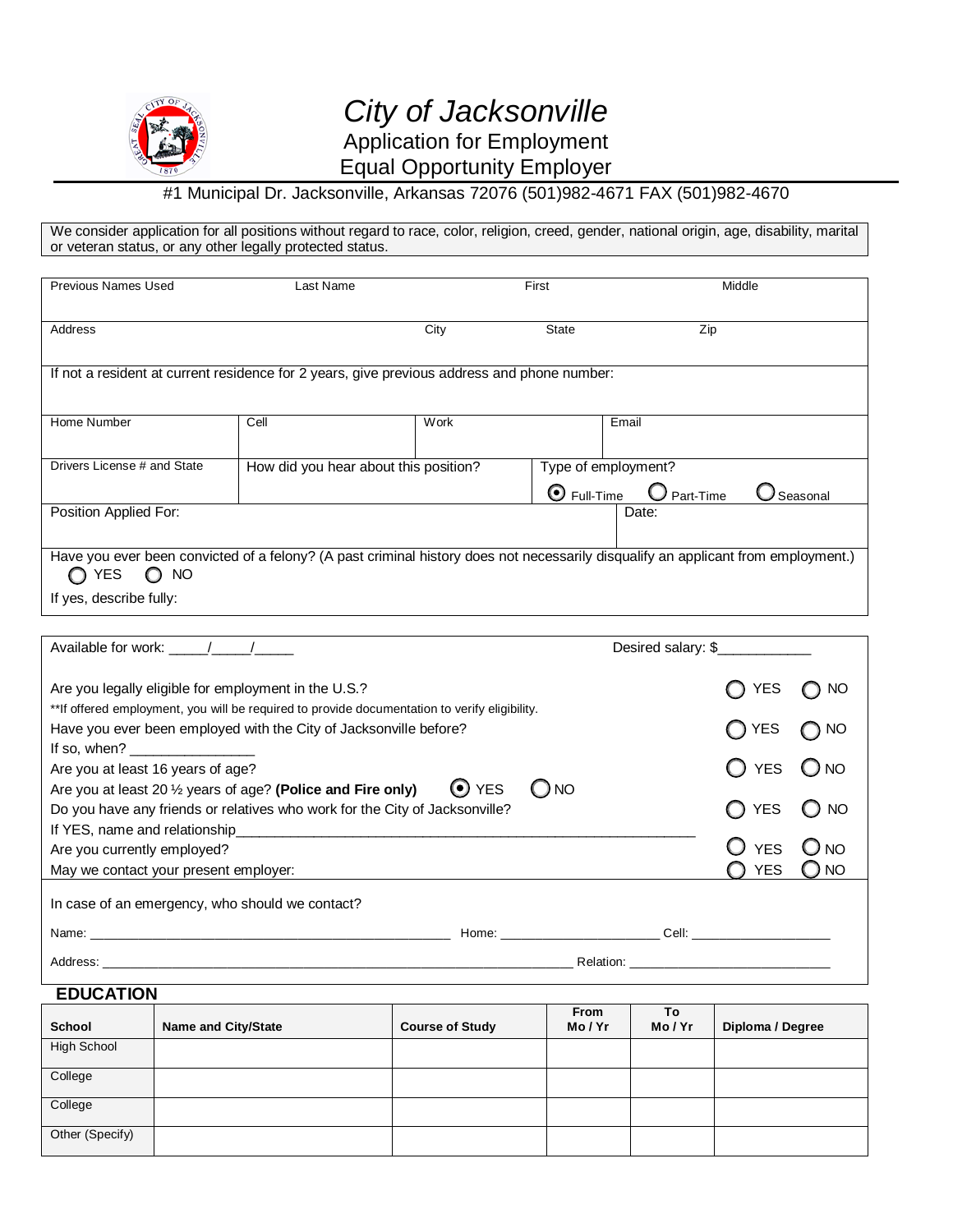#### **WORK EXPERIENCE** (Must be completed even if you supply us with a resume)

| Employer                                                  |      | Dates Employed         |                 | <b>Job Duties</b>                               |
|-----------------------------------------------------------|------|------------------------|-----------------|-------------------------------------------------|
| <b>Address</b>                                            | From | $\overline{\text{To}}$ |                 |                                                 |
| <b>Phone Number</b>                                       |      |                        |                 |                                                 |
| Job Title                                                 |      | Pay Rate / Salary      |                 |                                                 |
| Supervisor                                                |      |                        | May we contact: | <b>YES</b><br>N <sub>O</sub>                    |
| Reason for Leaving                                        |      |                        | Were you fired? | N <sub>O</sub><br><b>YES</b>                    |
| Employer                                                  |      | Dates Employed         |                 | <b>Job Duties</b>                               |
| <b>Address</b>                                            | From | To                     |                 |                                                 |
| <b>Phone Number</b>                                       |      |                        |                 |                                                 |
| Job Title                                                 |      | Pay Rate / Salary      |                 |                                                 |
| Supervisor                                                |      |                        | May we contact: | <b>YES</b><br>NO                                |
| Reason for Leaving                                        |      |                        | Were you fired? | ) NO<br><b>YES</b>                              |
| Employer                                                  |      | Dates Employed         |                 | <b>Job Duties</b>                               |
|                                                           |      |                        |                 |                                                 |
| Address                                                   | From | To                     |                 |                                                 |
| <b>Phone Number</b>                                       |      |                        |                 |                                                 |
| Job Title                                                 |      | Pay Rate / Salary      |                 |                                                 |
| Supervisor                                                |      |                        | May we contact: | $\odot$ YES<br><b>ONC</b>                       |
| Reason for Leaving                                        |      |                        | Were you fired? | <b>NO</b><br><b>YES</b><br>$\boldsymbol{\odot}$ |
| Comments: (Include explanation of any gaps in employment) |      |                        |                 |                                                 |
|                                                           |      |                        |                 |                                                 |

Describe any specialized training, apprenticeship and skills.

#### **ADDITIONAL INFORMATION**

Other Qualifications *(Summarize special job-related skills and qualifications acquired from employment or other experience)*

### **PERSONAL / PROFESSIONAL REFERENCES** *(DO NOT INCLUDE FAMILY MEMBERS OR PAST SUPERVISORS)*

| Name     | <b>Phone Number</b> | Occupation | Years Acquainted |
|----------|---------------------|------------|------------------|
| . .      |                     |            |                  |
| <u>.</u> |                     |            |                  |
| 3.       |                     |            |                  |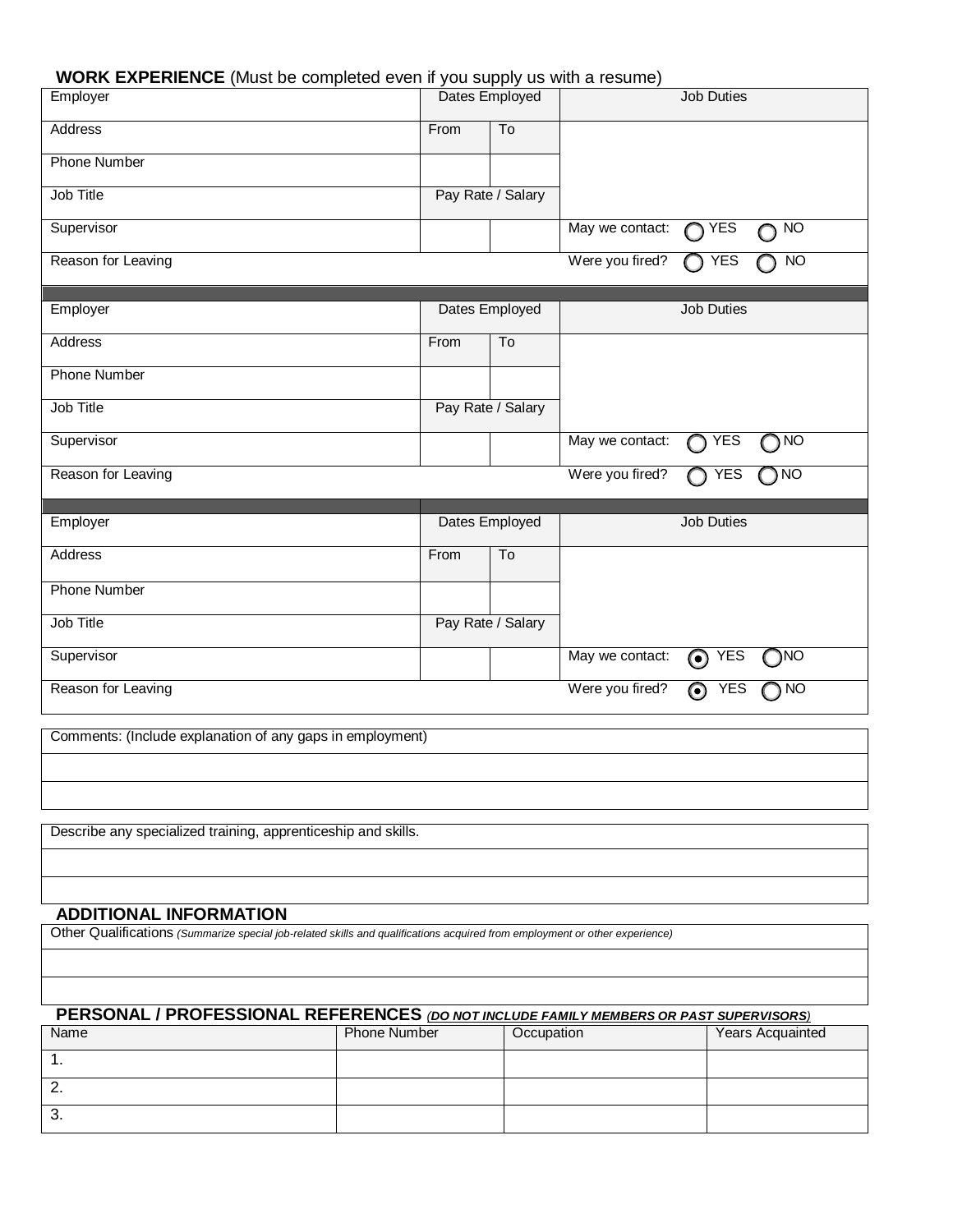#### **APPLICANT'S STATEMENT**

I certify that answers given herein, and any attached resume, are true and complete. Any false, misleading or incomplete information furnished by me regarding this application may result in the rejection of this application or if employed, dismissal. I understand that in consideration of my employment, I agree to conform to the rules and regulations of the City of Jacksonville, and further agree that my employment and compensation are at the will of the City of Jacksonville and can be terminated, with or without cause, and with or without notice, at anytime at the option of the City of Jacksonville or myself. I understand and agree that these terms can only be modified in writing and signed by the Human Resources Director of the City of Jacksonville. No supervisor, representative, agent, or other employee of the City of Jacksonville has now or has had in the past the authority to enter into any agreement for employment for a specified period of time, or to make any agreement which is contrary to or in modification of the above terms, nor can any policies or practices of the City of Jacksonville, either written or oral, modify the above terms.

I understand and agree to take any physical examination, including drug testing; all such tests will be administered in compliance with the Americans with Disabilities Act.

I understand and hereby authorize persons, school, companies, employers and/or their representatives to furnish verification to the City of Jacksonville, any and all information set forth in this application and/or attached resume. In addition, I hereby agree to hold harmless and to release from all liability all said persons, schools, companies, employers and/or their representatives from any and all claims that have or which may arise, against any and/or all of them, including the City of Jacksonville, as a result of them furnishing information to the City of Jacksonville. I authorize the City of Jacksonville, should they employ me, to release employment references, if my employment becomes terminated for any reason. I also authorize the City of Jacksonville to conduct credit, police, criminal and driving record inquiries, or any other employment related inquiries in compliance with the provisions of the Fair Credit Reporting Act, 15 U.S.C Section 1681, et. seq. I understand that the decision for my continued employment and to hire me and will be subject to the results of these inquiries.

I understand this application will be active until this position applied for is filled. After that time, if I wish to be considered for employment, I must re-apply.

#### **A PRE-EMPLOYMENT DRUG SCREEN AND BACKGROUND CHECK WILL BE CONDUCTED UPON JOB OFFER.**

BY SIGNING BELOW, I ACKNOWLEDGE THAT I HAVE READ, UNDERSTAND AND AGREE WITH THE ABOVE STATEMENT.

Signature of Applicant Date of Applicant Date of Applicant Date of Applicant Date of Applicant Date of Applicant Date of Applicant Date of Applicant Date of Applicant Date of Applicant Date of Applicant Date of Applicant D

\_\_\_\_\_\_\_\_\_\_\_\_\_\_\_\_\_\_\_\_\_\_\_\_\_\_\_\_\_\_\_\_\_\_\_\_\_\_\_\_\_\_\_\_\_\_\_\_\_\_\_\_\_\_\_\_\_ \_\_\_\_\_\_\_\_\_\_\_\_\_\_\_\_\_\_\_\_\_\_\_\_\_



 *"Soaring Higher"*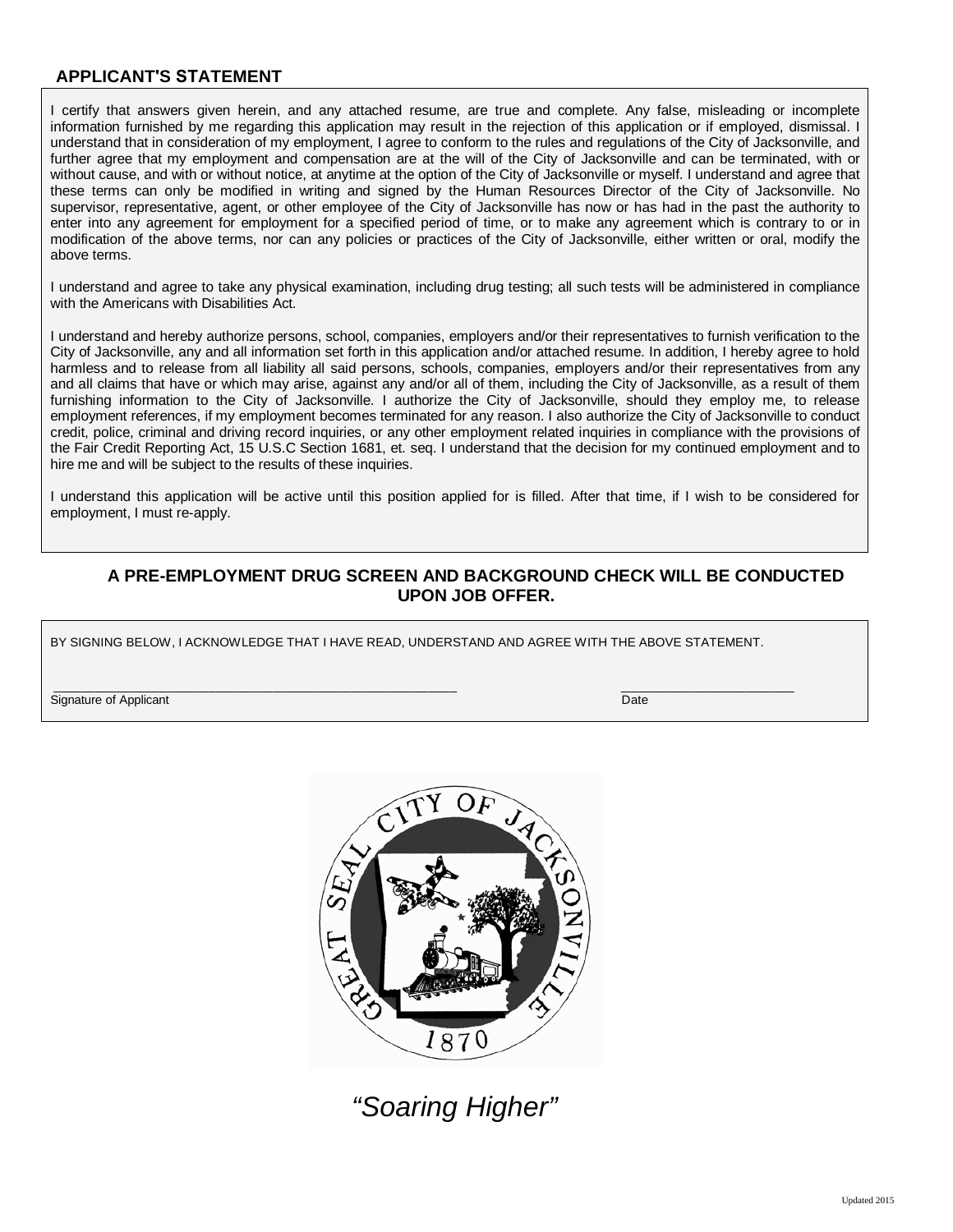# **Jacksonville Police Department Grooming Notice**

Jacksonville Police Department Policy 5-9 states, in part, the following about tattoos and piercings/body modifications. As of January 1, 2016, any visible tattoo on the face, head, or neck and any piercing/body modification, to include but not limited to, as determined by the Chief of Police, those listed is an automatic disqualification for employment.

- > Tattoos: Maintaining a professional appearance is critically important to fostering public trust and confidence in law enforcement, and exceeding the standards of the profession. The following shall be adhered to:
	- 1. Employees, both uniformed and non-uniformed, will report their existing tattoos that are visible below the elbows and below the knees which would likely be seen in a short sleeved shirt or bicycle shorts. This shall be done via their chain of command to the Chief of Police, describing the tattoos and their location on the body.
	- 2. Only one (1) "ring style" finger tattoo is permitted on each hand.
	- 3. No employee shall obtain or display any tattoo on the front or sides of the neck, the head, or the face area. Existing employees, from the date of this policy, that have any prohibited tattoos must keep the tattoo(s) completely covered, without exception, while on duty or during work related functions.
	- 4. No employee shall exhibit any tattoo that is likely to be seen as gang or drug related, racist, sexist or sexually suggestive or explicit, obscene or profane, vulgar or containing profanity, religiously discriminatory, undermining City or Department values, or containing illustrations, references, symbols, acronyms, etc. that represent criminal, oppressive, prejudicial, or discriminatory beliefs or organizations. The Chief of Police shall have the discretion to request an employee to keep any tattoo covered which he deems unprofessional.
	- 5. No employee shall obtain any new tattoos that would be visible to the public while on duty or work related functions without written permission from the Chief of Police. A written request will be submitted via the employee's chain of command.
- $\triangleright$  Piercings and Body Modifications:
	- 1. Facial piercings of the nose, lip, eyebrows, tongue, or another part of the face or neck is unacceptable for all employees. An exception will be a female officer may wear one (1) pair of stud earrings in the lower ear lobe(s), and non-sworn females may wear professional looking pierced earrings.
	- 2. Body modifications that are visible while on duty or during work related functions are prohibited. Body modifications are defined as any intentional body mutilation, scarring, or branding and include, but are not limited to, the following:
		- a. A split, forked tongue;
		- b. Foreign objects inserted under the skin to create a design, effect, or pattern;
		- c. Scarification;
		- d. Enlarged or stretched out holes in the earlobes (other than normal piercing holes) and dermal punching.
- $\triangleright$  Dental Ornamentation: Officers shall not have dental ornamentation. The use of gold, platinum, silver, or other veneer caps for the purposes of ornamentation is prohibited. Teeth, whether natural, capped, or veneered, shall not be ornamented with designs, jewels, initials, etc.

| <b>Applicant Signature:</b> |  |  |  |
|-----------------------------|--|--|--|
|                             |  |  |  |
|                             |  |  |  |
| <b>Printed Name:</b>        |  |  |  |

**Date: \_\_\_\_\_\_\_\_\_\_/\_\_\_\_\_\_\_\_\_\_/\_\_\_\_\_\_\_\_\_\_\_\_\_\_\_**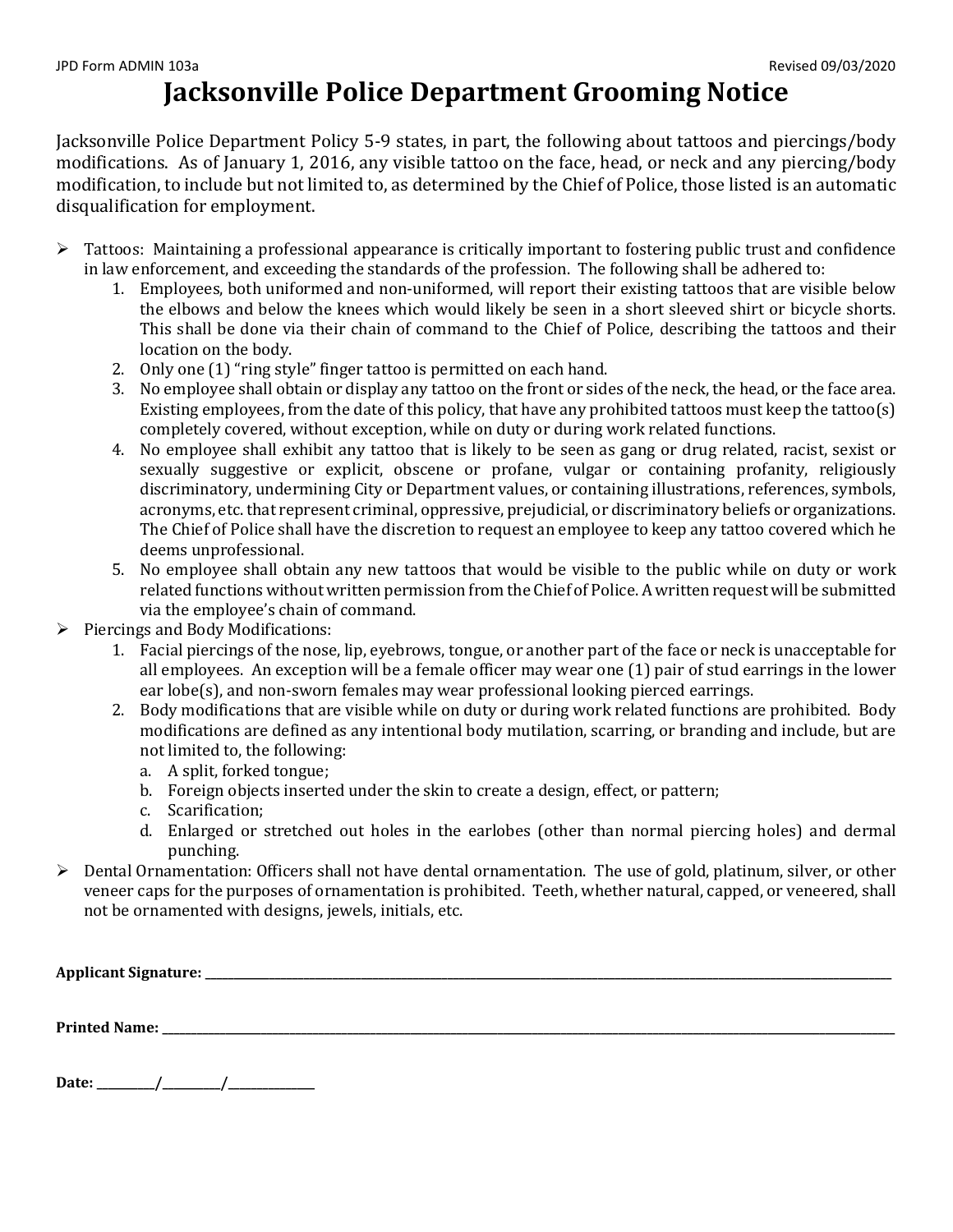

#### **TATTOO DISCLOSURE FORM**

If you wish to be participating in the pre-employment process, you must disclose the following information about any and all tattoos that are visible on your forearms (elbow and below), hands, and lower legs (knee and below) you have by providing the following information:

- 1. Location
- 2. A detailed description of tattoo design;
- 3. An explanation of what each of the tattoo represent to you;

I do not have any applicable tattoos to disclose. \_\_\_\_\_\_ **Initials**

I do not have any tattoos on my head/face/neck. \_\_\_\_\_\_ **Initials**

**IMPORTANT**: Return this form completed and with the information requested, if applicable, prior to or upon arriving for the P.A.T.

| ---<br>- HP<br>o<br>_ | ___ |  |
|-----------------------|-----|--|
|-----------------------|-----|--|

| <b>Received by:</b> | .)ate<br>. |  |
|---------------------|------------|--|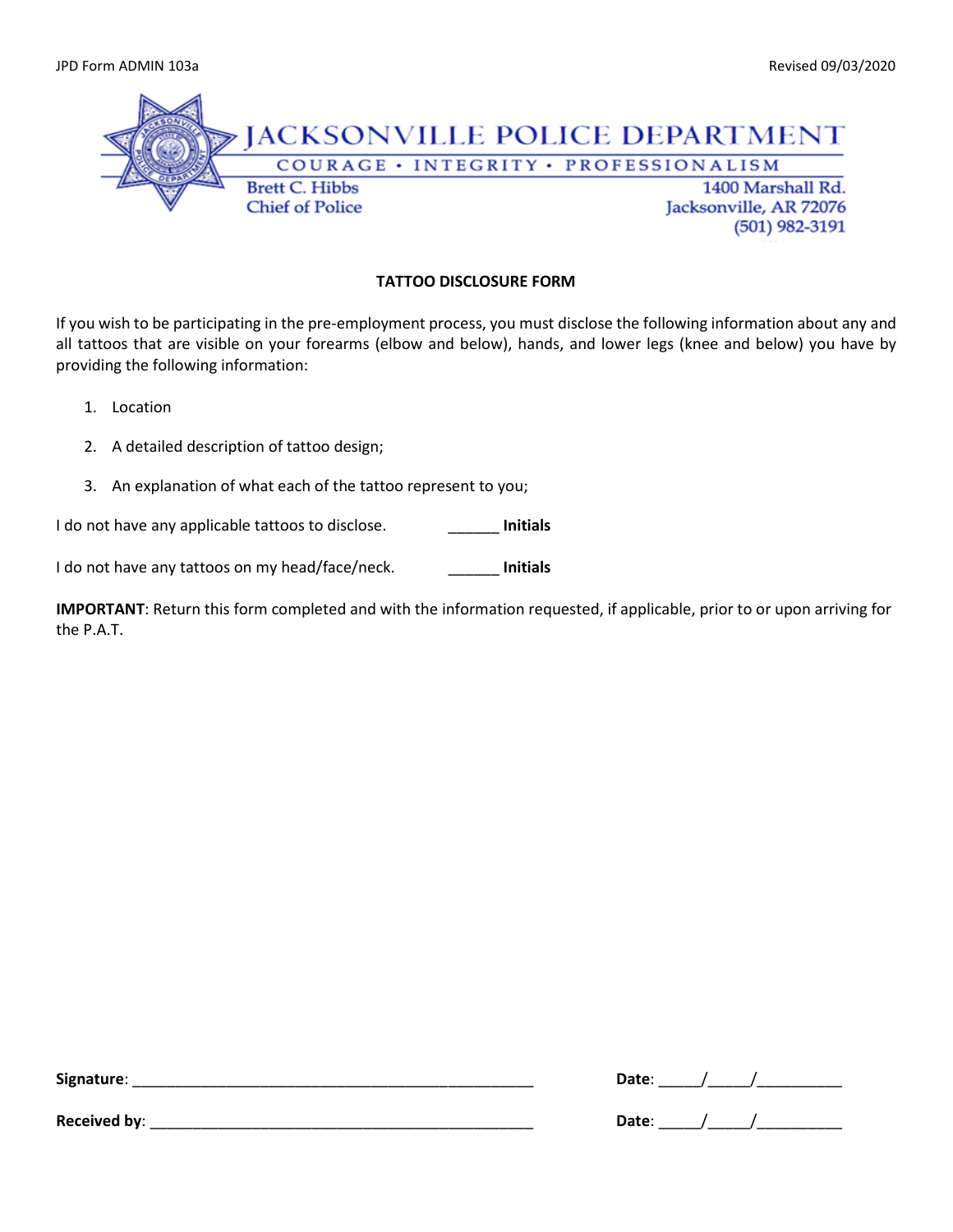### **JACKSONVILLE POLICE DEPARTMENT PHYSICAL AGILITY TEST (PAT) DESCRIPTION:**

- 1. Vehicle Push of Fifty (50) Feet
	- a. The participant stands to the rear of the vehicle and pushes the vehicle forward fifty (50) feet;
- 2. 440 Yard Run
	- a. The participant begins at the end of vehicle push;
	- b. The participant runs right around the vehicle;
	- c. The participant runs parallel with curb on roadway until reaching the designated traffic cone;
	- d. The participant continues by crossing the roadway to other traffic cone;
	- e. The participant runs parallel with curb on roadway until reaching the next traffic cone at parking lot of Primary Firing Range;
	- f. The participant runs diagonal across parking lot to the sidewalk leading to the Primary Firing Range;
- 3. Stair Climb
	- a. The participant continues on sidewalk through the gate to the stair case of the Shooting Tower;
	- b. The participant ascends one (1) flight of fifteen (15) steps to the first floor platform;
	- c. The participant ascends one (1) flight of four (4) steps to the second floor platform;
	- d. The participant runs straight across second floor platform and grabs the top rail on south side with both hands for one (1) second and releases;
	- e. The participant returns to the stair case and descends both flights of steps onto the sidewalk;
- 4. Fence
	- a. Approach and climb over simulated fence obstacle, approximately four (4) feet in height;
- 5. Window Entry
	- a. Approach and maneuver through the simulated window obstacle;
	- b. Descend onto platform on other side;
	- c. Descend onto ground;
- 6. Crouching Obstacle
	- a. Approach and duck under an obstacle approximately four (4) feet in height;
	- b. One knee must make full contact with the ground;
- 7. Ditch
	- a. Approach and jump over a simulated ditch, approximately three (3) feet in width;
- 8. Hurdle #1
	- a. Approach and jump over a sixteen (16) inch hurdle;
- 9. Hurdle #2
	- a. Approach and jump over a twelve (12) inch hurdle;
- 10. Firearm Left Hand
	- a. Approach barricade at the fifteen (15) yard line;
	- b. With your left hand take weapon;
	- c. Straighten arm and aim down range at target and pull trigger three (3) consecutive times;
- 11. Firearm– Right Hand
	- a. Switch to right hand keeping barrel pointed down range;
	- b. Straighten arm and aim down range at target and pull trigger three (3) consecutive times;
- 12. Dummy Drag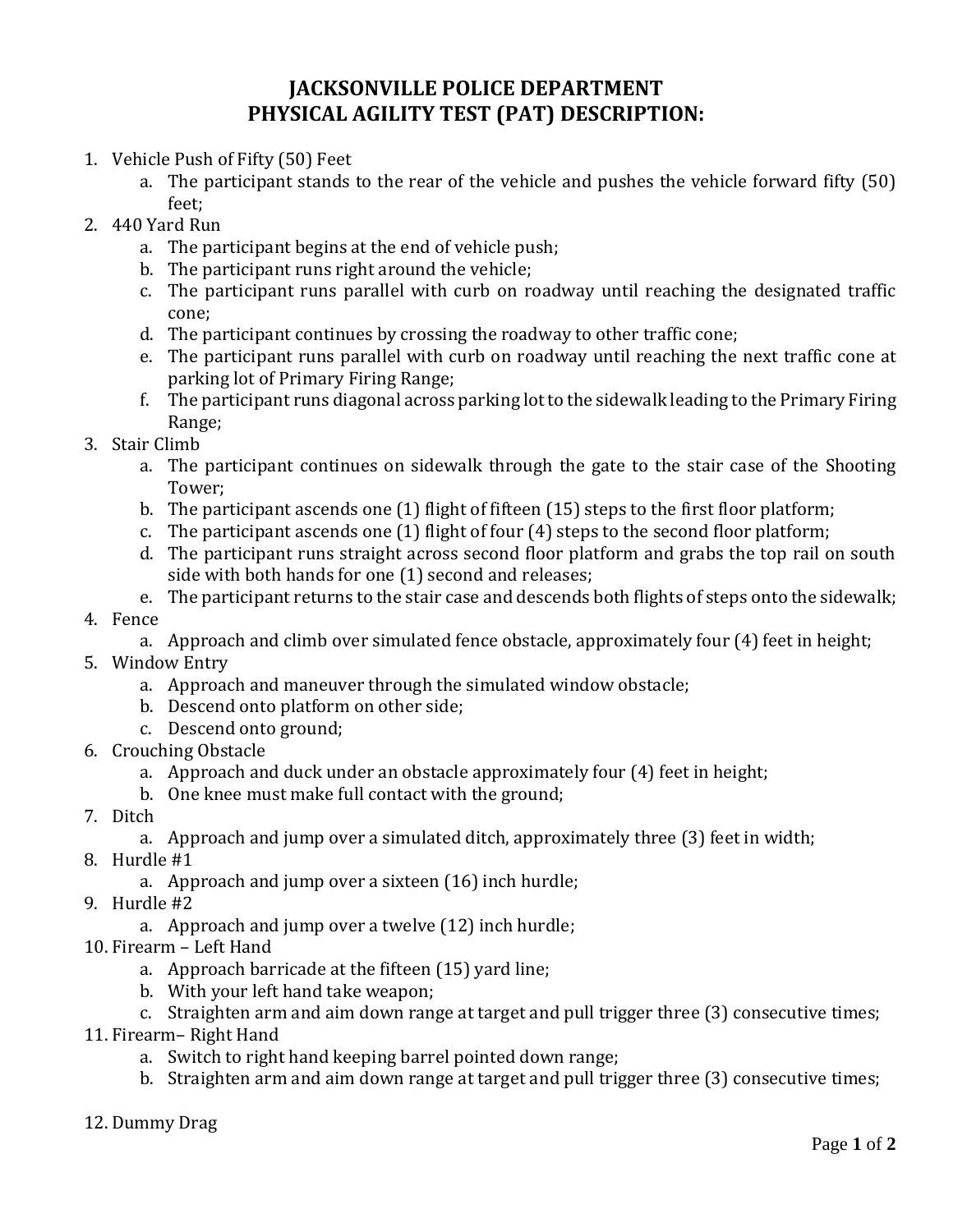- a. The participant goes to the dummy lying beside the barricade;
- b. The participant must physically move the dummy in a straight line ten (10) yards;
- c. The participant must ensure that all parts of the dummy are across finish line;
- d. The participant will then roll the dummy over, and then simulate handcuffing by using words "cuff-cuff" and pulling the arms of the dummy to the center
- e. End of exercise.
- 13. Qualifying Time
	- a. The participant must complete all exercises of the Physical Agility Test within a time of four (4) minutes, sixteen (16) seconds.
	- b. The participant who fails to do so will be rescheduled for a re-test opportunity within three to ten (3-10) days, unless adverse weather conditions prevent it, and if so, then rescheduled as soon as possible
- 14. COMPLETION OF TESTS
	- a. Physical agility tests are pass/fail tests. If the applicant passes all phases of the test, the applicant will continue to the next phase. Failure in any of the areas tested will constitute failure of the entire physical agility test. The applicant will only be afforded two (2) opportunities per application cycle to attend and/or pass the test.
	- b. Candidates who fail the examination will be afforded the opportunity to retest. Failure to attend and/or pass the retest disqualifies the candidate from further consideration in this testing cycle.
	- c. An applicant who fails to pass and/or attend a combination of four (4) consecutive physical agility assessments may not be tested again until one (1) year has elapsed from the date of the last assessment. This will allow the applicant an opportunity to improve physically and prepare themselves for any future physical agility tests.
	- d. In the event of physical agility test postponement, the candidate shall be notified of the new date and time of the physical agility test.
	- **e. Candidates who fail the physical agility test will be notified by the Office of Professional Standards for make-up date.**

**Applicant Signature: \_\_\_\_\_\_\_\_\_\_\_\_\_\_\_\_\_\_\_\_\_\_\_\_\_\_\_\_\_\_\_\_\_\_\_\_\_\_\_\_\_\_\_\_\_\_\_\_\_\_\_\_\_\_\_\_\_\_\_\_\_\_\_\_\_\_\_\_\_\_\_\_\_\_\_\_\_\_\_\_\_\_\_\_\_\_\_\_\_\_\_\_\_\_\_\_\_\_\_\_\_\_\_\_\_\_\_\_\_\_\_\_\_\_\_\_\_\_\_**

**Printed Name: \_\_\_\_\_\_\_\_\_\_\_\_\_\_\_\_\_\_\_\_\_\_\_\_\_\_\_\_\_\_\_\_\_\_\_\_\_\_\_\_\_\_\_\_\_\_\_\_\_\_\_\_\_\_\_\_\_\_\_\_\_\_\_\_\_\_\_\_\_\_\_\_\_\_\_\_\_\_\_\_\_\_\_\_\_\_\_\_\_\_\_\_\_\_\_\_\_\_\_\_\_\_\_\_\_\_\_\_\_\_\_\_\_\_\_\_\_\_\_\_\_\_\_\_\_\_\_**

**Date: \_\_\_\_\_\_\_\_\_\_/\_\_\_\_\_\_\_\_\_\_/\_\_\_\_\_\_\_\_\_\_\_\_\_\_\_**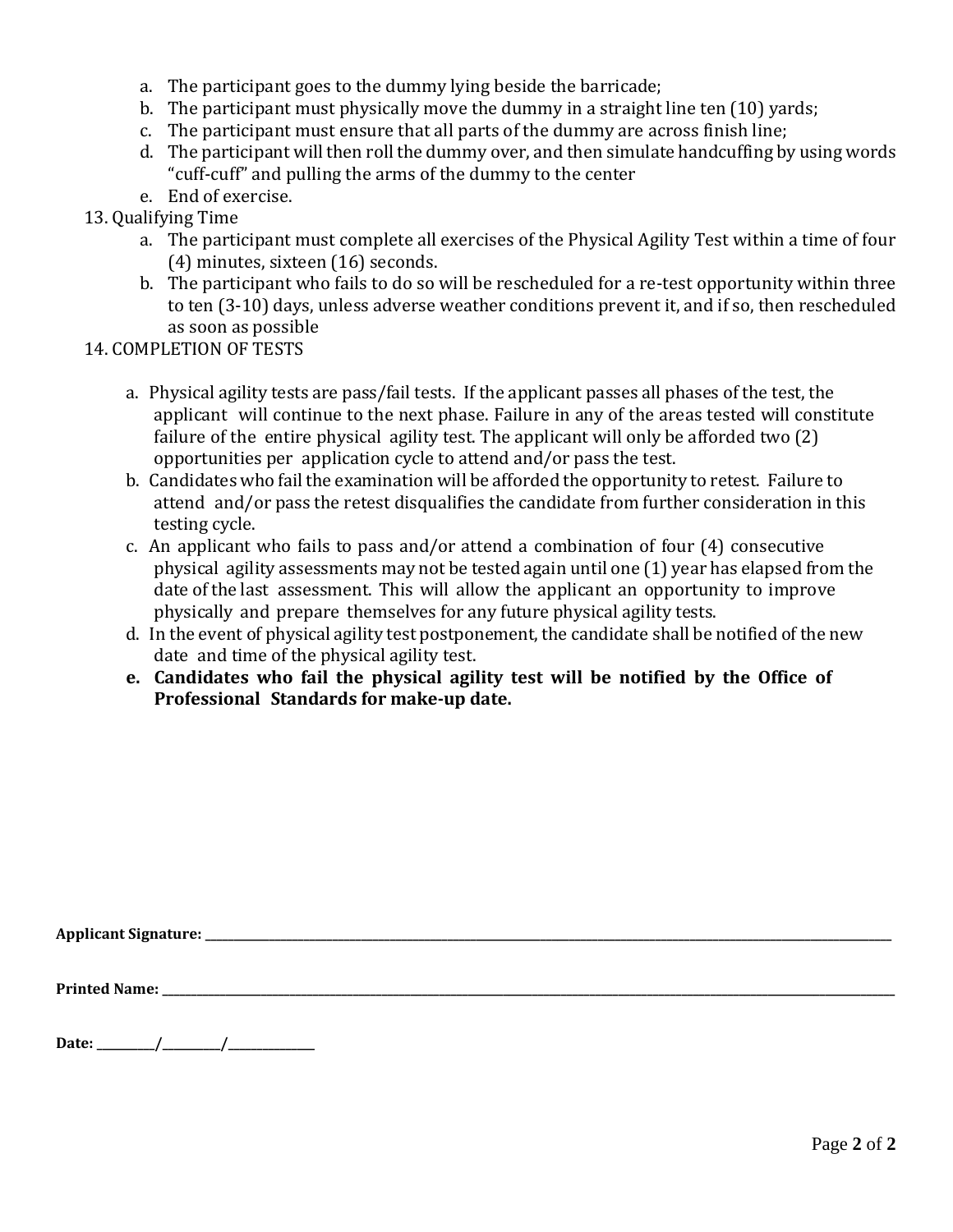

# **CITY OF JACKSONVILLE POLICE DEPARTMENT**

### **WAIVER OF LIABILITY FOR PHYSICAL AGILITY TESTING PARTICIPANT**



(Please print)

I, \_\_\_\_\_\_\_\_\_\_\_\_\_\_\_\_\_\_\_\_\_\_\_\_\_\_\_\_\_\_\_\_\_\_\_\_\_\_\_\_\_\_\_\_\_\_\_\_\_\_\_\_\_\_, of\_\_\_\_\_\_\_\_\_\_\_\_\_\_\_\_\_\_\_\_\_\_\_\_\_\_\_\_\_\_\_\_\_\_\_\_\_\_\_\_\_\_\_\_\_\_\_\_\_\_\_\_\_\_\_\_\_\_\_\_\_, (Full name) (Address)

on behalf of myself, my heirs, executors, administrators, agents, and assigns, hereby waive all claims, demands, damages, causes of action, or litigation of any nature whatsoever against the City of Jacksonville, Jacksonville Police Department, and/or any agent/employee of the City of Jacksonville/Jacksonville Police Department, arising from any occurrence, accident, injury, or damage while I perform the Physical Agility Test as required for the position to which I have applied with the Jacksonville Police Department. I have reviewed and fully understand the Physical Agility Test requirements and voluntarily accept those terms and the inherent risks associated therewith.

I am physically able to complete the Physical Agility Test as described in written form.

\_\_\_\_\_\_\_\_\_\_\_\_\_\_\_\_\_\_\_\_\_\_\_\_\_\_\_\_\_\_\_\_\_\_\_\_\_\_\_\_\_\_\_\_\_\_\_\_\_\_\_\_\_\_\_\_\_\_\_\_\_\_\_\_\_\_\_\_\_\_\_\_\_\_\_\_\_\_\_\_

Applicant Signature **Example 20** and the set of the set of the set of the set of the set of the set of the set of the set of the set of the set of the set of the set of the set of the set of the set of the set of the set o

**OPTIONAL:** Please have this Section completed by your physician if you believe you have a medical condition or injury which may affect your ability to participate in the Physical Agility Test.

I reasonably believe that the above named person is physically able to perform the Physical Agility Test of the Jacksonville Police Department without unreasonable risk of injury.

Physician Signature **Exercise 2** and the set of the set of the set of the set of the set of the set of the set of the set of the set of the set of the set of the set of the set of the set of the set of the set of the set o

\_\_\_\_\_\_\_\_\_\_\_\_\_\_\_\_\_\_\_\_\_\_\_\_\_\_\_\_\_\_\_\_\_\_\_\_\_\_\_\_\_\_\_\_\_\_\_\_\_\_\_\_\_\_\_\_\_\_\_\_\_\_\_\_\_\_\_\_\_\_\_\_\_\_\_\_\_\_\_\_\_\_\_\_\_\_\_\_\_\_\_\_\_\_\_\_\_\_\_\_\_\_\_\_\_\_\_\_\_\_\_\_\_\_\_\_\_\_\_\_\_ (Physician's printed name and office address/phone number)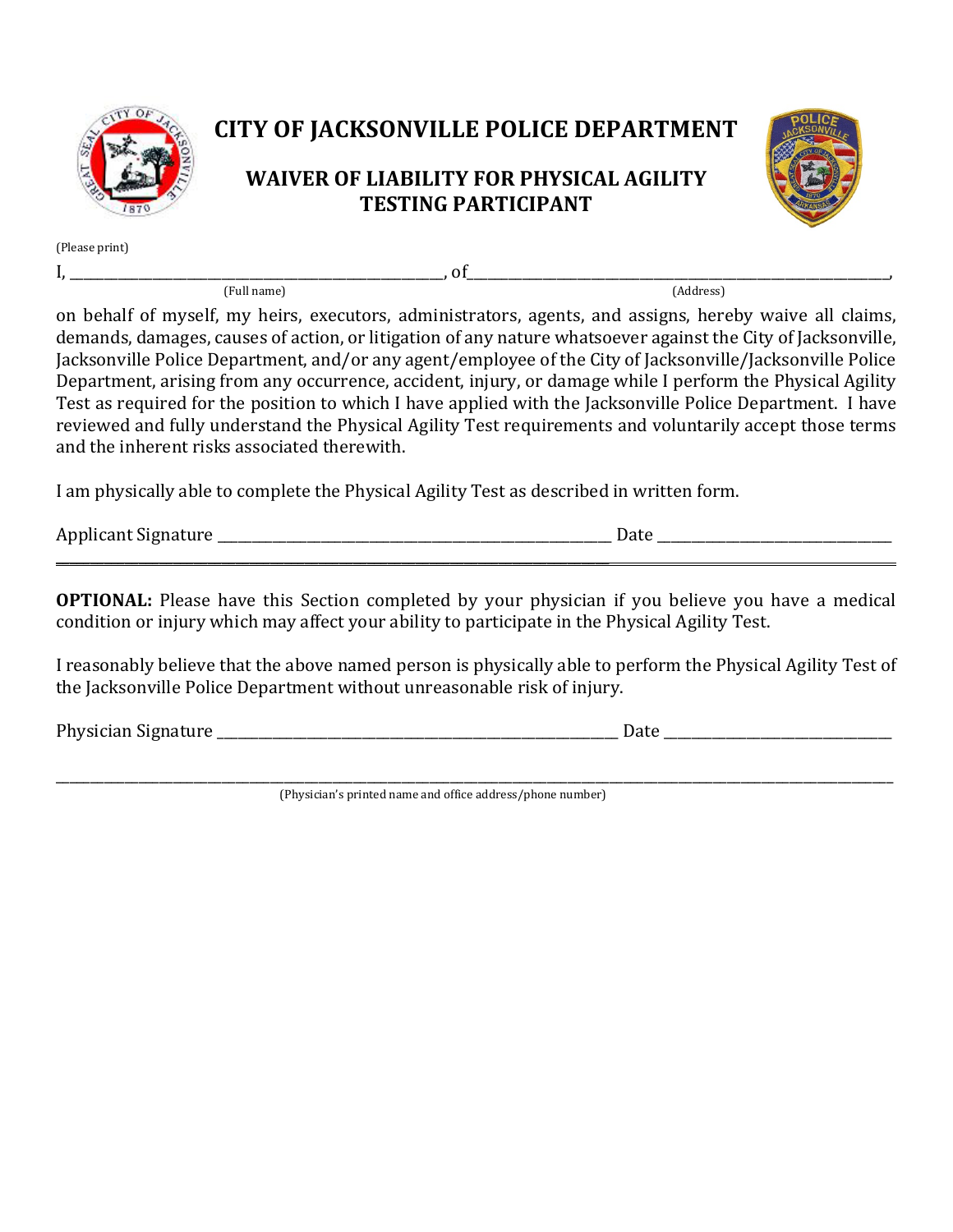### **CITY OF JACKSONVILLE POLICE OFFICER Job Description**

**Exempt:** No<br>**Department:** Jac **Department:** Jacksonville Police Department **Reports To:**<br>Location: Police Department<br>August 04, 2009 **Date Prepared:<br>Date Revised: Date Revised:** December14, 2009

#### **GENERAL DESCRIPTION OF POSITION**

Patrols area assigned, answers calls for service, and enforces traffic laws and regulations.

#### **ESSENTIAL DUTIES AND RESPONSIBILITIES**

- 1. Answers calls for service. This duty is performed daily.
- 2. Patrols assigned area. This duty is performed daily.
- 3. Completes required reports and other documentation. This duty is performed daily.
- 4. Enforces traffic laws and regulations. This duty is performed daily.
- 5. Arrest violators. This duty is performed daily.
- 6. Directs traffic. This duty is performed daily.
- 7. Perform any other related duties as required or assigned.

#### **QUALIFICATIONS**

To perform this job successfully, an individual must be able to perform each essential duty mentioned satisfactorily. The requirements listed below are representative of the knowledge, skill, and/or ability required.

#### **EDUCATION AND EXPERIENCE**

Knowledge of a specialized field (however acquired), such as basic accounting, computer, etc. Equivalent of four years in high school, plus night, trade extension, or correspondence school specialized training, equal to two years of college, plus 12 to 18 months related experience and/or training. Or equivalent combination of education and experience.

#### **RESPONSIBILITY FOR FUNDS, PROPERTY and EQUIPMENT**

Funds, Property & Equipment Responsibility: \$ 50,000

#### **SUPERVISORY RESPONSIBILITIES**

None.

#### **COMMUNICATION SKILLS**

Ability to effectively communicate information and respond to questions in person-to-person and small group situations with customers, clients, general public and other employees of the organization.

#### **MATHEMATICAL SKILLS**

Ability to add, subtract, multiply and divide numbers. Ability to perform these mathematical skills using money and other forms of measurement.

#### **CRITICAL THINKING SKILLS**

Ability to solve practical problems and deal with a variety of known variables in situations where only limited standardization exists. Ability to interpret a variety of instructions furnished in written, oral, or diagram formats.

#### **SUPERVISION RECEIVED**

Under general supervision where standard practice enables the employee to proceed alone on routine work, referring all questionable cases to supervisor.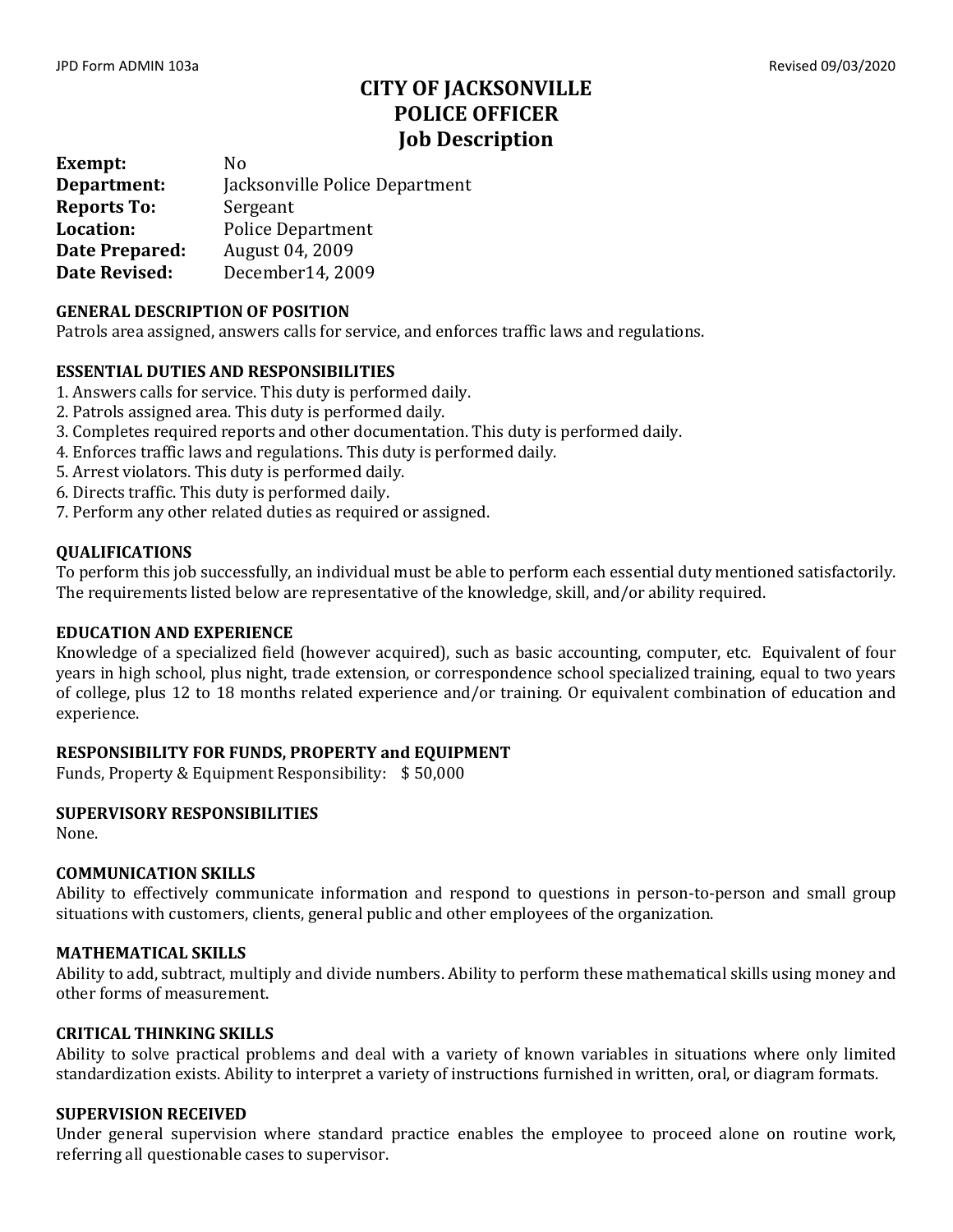### JPD Form ADMIN 103a Revised 09/03/2020

#### **PLANNING**

Limited responsibility with regard to general assignments in planning time, method, manner, and/or sequence of performance of own work operations.

#### **DECISION MAKING**

Performs work operations which permit frequent opportunity for decision-making of minor importance and also frequent opportunity for decision-making of major importance, either of which would affect the work operations of small organizational component and the organization's clientele.

#### **MENTAL DEMAND**

Very close mental demand. Operations requiring very close and continuous attention for control of operations which require a high degree of coordination or immediate response. Operations requiring intermittent direct thinking to determine or select the most applicable way of handling situations regarding the organization's administration and operations; also to determine or select material and equipment where highly variable sequences are involved.

#### **ANALYTICAL ABILITY / PROBLEM SOLVING**

Directed. Supervisory and/or professional skills using structured practices or policies and directed as to execution and review. Interpolation of learned things in moderately varied situations where reasoning and decision-making are essential.

#### **USE OF MACHINES, EQUIPMENT AND/OR COMPUTERS**

Occasional use of complex machines and equipment (desktop/laptop computer and software, road and production machines and equipment, etc.)

#### **ACCURACY**

Probable errors of internal scope should ordinarily be detected within the department or office in which they occur, but may affect the work of others within the unit, requiring additional expenditure of time to trace errors and make all necessary corrections. Errors would require a moderate amount of time to correct.

#### **PUBLIC CONTACT**

Extensive contacts with various diversified sectors of the public environment; wherein, the contacts are of extreme importance and failure to exercise proper judgment can lead to substantial losses to the organization.

#### **EMPLOYEE CONTACT**

Contacts occasionally with others beyond immediate associates, but generally of a routine nature. May obtain, present or discuss data, but only as pertains to an immediate and specific assignment. No responsibility for obtaining cooperation or approval of action or decision.

#### **REQUIRED CERTIFICATES, LICENSES, REGISTRATIONS**

Basic Law Enforcement Academy Certificate

#### **PREFERRED CERTIFICATES, LICENSES, REGISTRATIONS**

Radar Operators Certificate, Datamaster Certificate, Standardized Field Sobriety Certificate

#### **SOFTWARE SKILLS REQUIRED**

Basic: Word Processing/Typing

#### **ADDITIONAL INFORMATION**

Not indicated.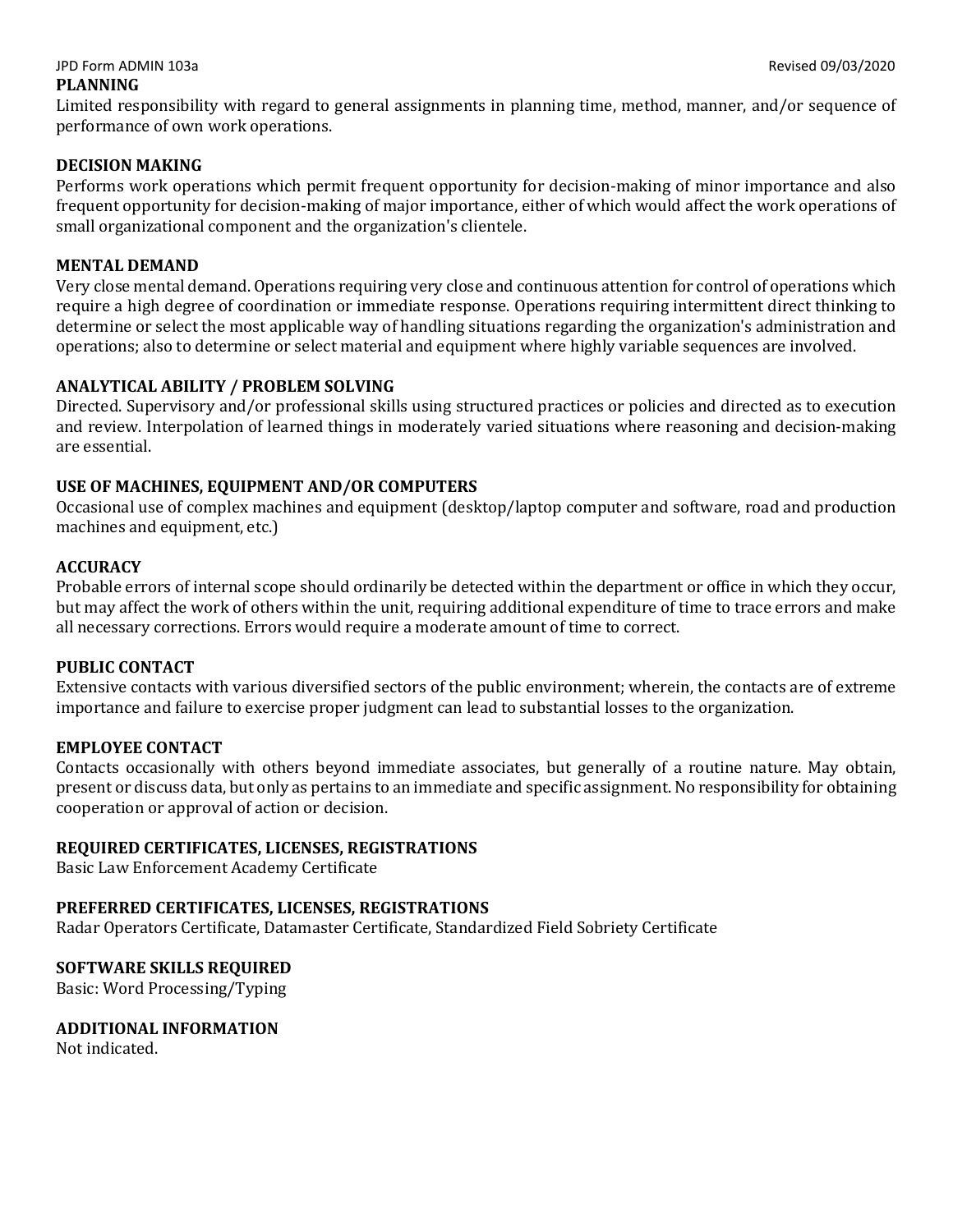#### JPD Form ADMIN 103a Revised 09/03/2020 **PHYSICAL ACTIVITIES**

The following physical activities described here are representative of those that must be met by an employee to successfully perform the essential functions of this job. Reasonable accommodations may be made to enable individuals with disabilities to perform the essential functions and expectations. While performing the functions of this job, the employee is continuously required to talk or hear; regularly required to stand, walk, sit, use hands to finger, handle, or feel; and frequently required to reach with hands and arms; occasionally required to climb or balance, stoop, kneel, crouch, or crawl, taste or smell. The employee must occasionally lift and/or move more than 100 pounds. Specific vision abilities required by this job include close vision; distance vision; color vision; peripheral vision; and depth perception.

#### **ENVIRONMENTAL CONDITIONS**

The following work environment characteristics described here are representative of those an employee encounters while performing essential functions of this job. Reasonable accommodations may be made to enable individuals with disabilities to perform the essential functions. While performing the functions of this job, the employee is regularly exposed to outdoor weather conditions; frequently exposed to risk of radiation; and occasionally exposed to toxic or caustic chemicals. The noise level in the work environment is usually moderate.

*CITY OF JACKSONVILLE Job Description for POLICE OFFICER*

#### **RECEIPT OF JOB DESCRIPTION**

I have received a copy of this job description on \_\_\_\_\_\_\_\_\_\_\_\_\_\_\_\_\_\_\_\_\_\_\_\_\_\_\_ and certify that I can perform the essential functions of this position with or without reasonable accommodation.

\_\_\_\_\_\_\_\_\_\_\_\_\_\_\_\_\_\_\_\_\_\_\_\_\_\_\_\_\_\_\_\_\_\_\_\_\_\_\_\_\_\_\_\_\_\_\_\_\_\_\_\_\_\_\_\_\_\_\_ \_\_\_\_\_\_\_\_\_\_\_\_\_\_\_\_\_\_\_\_\_\_\_\_\_\_\_\_\_\_\_\_\_\_\_\_\_\_\_\_\_\_\_\_\_\_\_\_\_\_\_\_\_\_\_\_\_\_\_\_ Applicant's Signature Applicant's Printed Name

\_\_\_\_\_\_\_\_\_\_\_\_\_\_\_\_\_\_\_\_\_\_\_\_\_\_\_\_\_\_\_\_\_\_\_\_\_\_\_\_\_\_\_\_\_\_\_\_\_\_\_\_\_\_\_\_\_\_\_ Date